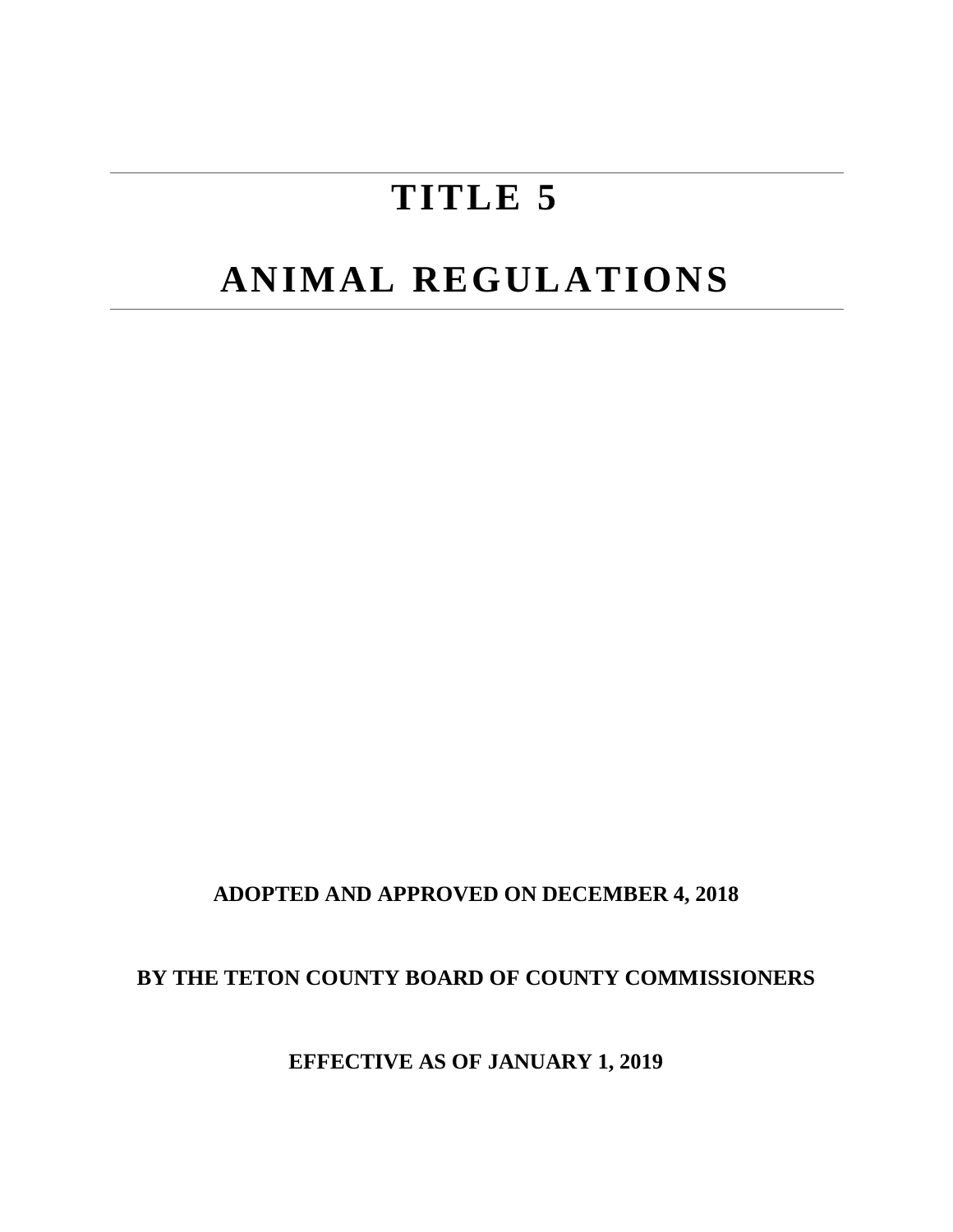# **CHAPTER 1 – AUTHORITY**

#### **5-1-1 AUTHORITY TO PROMULGATE REGULATIONS**

- a. Wyoming Statute §11-31-301(LexisNexis 2013) authorizes board of county commissioners to enact regulations relative to dogs running at large, vicious dogs, dogs running wild game or livestock or acts by other animals that are consistent with the purposes of Wyoming Statute §11-31-301.
- b. Wyoming Statute §11-31-212 (LexisNexis 2013) authorizes the board of county commissioners to establish a rabies control district and Wyoming Statute §11-31-213 authorizes the board of county commissioners to require the registration of all dogs and cats within a rabies control district, and to require an owner of any dog or cat three (3) months of age or older to present a valid rabies vaccination certificate showing the dog or cat has been vaccinated for immunization against rabies by a licensed veterinarian as a condition of registration. Wyoming Statute §11-31-214 authorizes the board of county commissioners to adopt rules and regulations as necessary to implement the program for registration and immunization of dogs and cats in the rabies control district, including the requirement that registered dogs and cats be tagged or marked in such manner as to make them readily identifiable.
- c. The County Sheriff, a county animal officer, or a peace officer may enforce these regulations. (W.S. §11-31-301(g))
- d. These regulations may be enforced through a joint animal control program with the Town of Jackson. As a joint animal control program, animal control officers may be joint animal control officers who have the authority to enforce these regulations and/or ordinances of each of the participating entities. (W.S. §11-31-301(j)(LexisNexis 2013))
- e. These regulations shall become effective on January 1, 2014. These rules supercede the County Animal Regulations of 2004.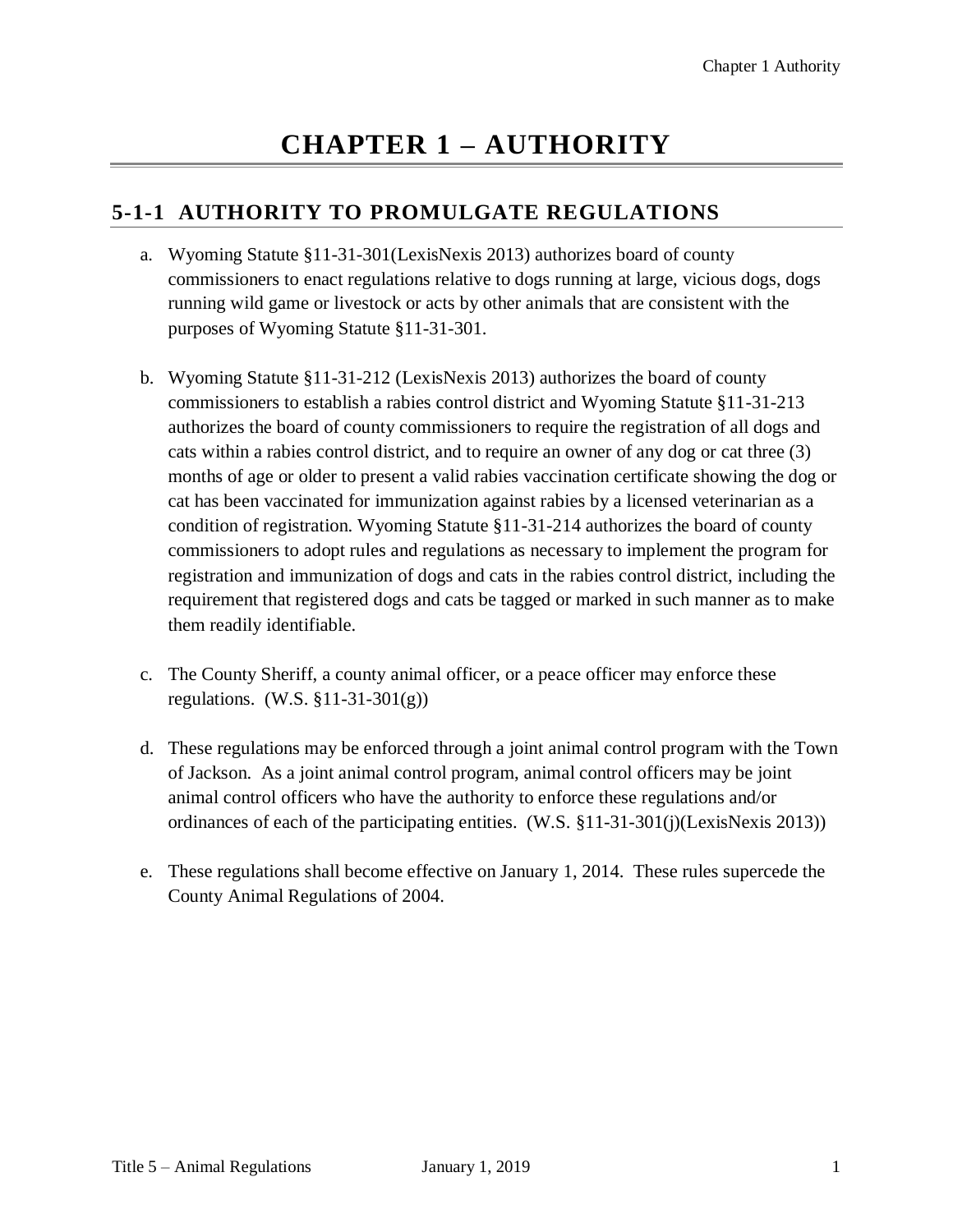# **CHAPTER 2 – DECLARATIONS**

#### **5-2-1 DOGS AT LARGE DECLARED A PUBLIC NUISANCE**

a. The Teton County Board of County Commissioners hereby declare that the running at large of dogs in the unincorporated areas within Teton County is a public nuisance. (W.S. §11-31-301(a) (LexisNexis 2013))

#### **5-2-2 UNLICENSED ANIMALS DECLARED A PUBLIC NUISANCE**

a. The Teton County Board of County Commissioners hereby declare that unlicensed animals within Teton County are a public nuisance. (W.S. §11-31-301(f) (LexisNexis 2013))

### **5-2-3 TETON COUNTY RABIES CONTROL DISTRICT**

a. The Teton County Board of County Commissioners hereby designate the contiguous boundaries of Teton County, including all municipalities within, as the Teton County Rabies Control District. (W.S. §11-31-212(a) (LexisNexis 2013))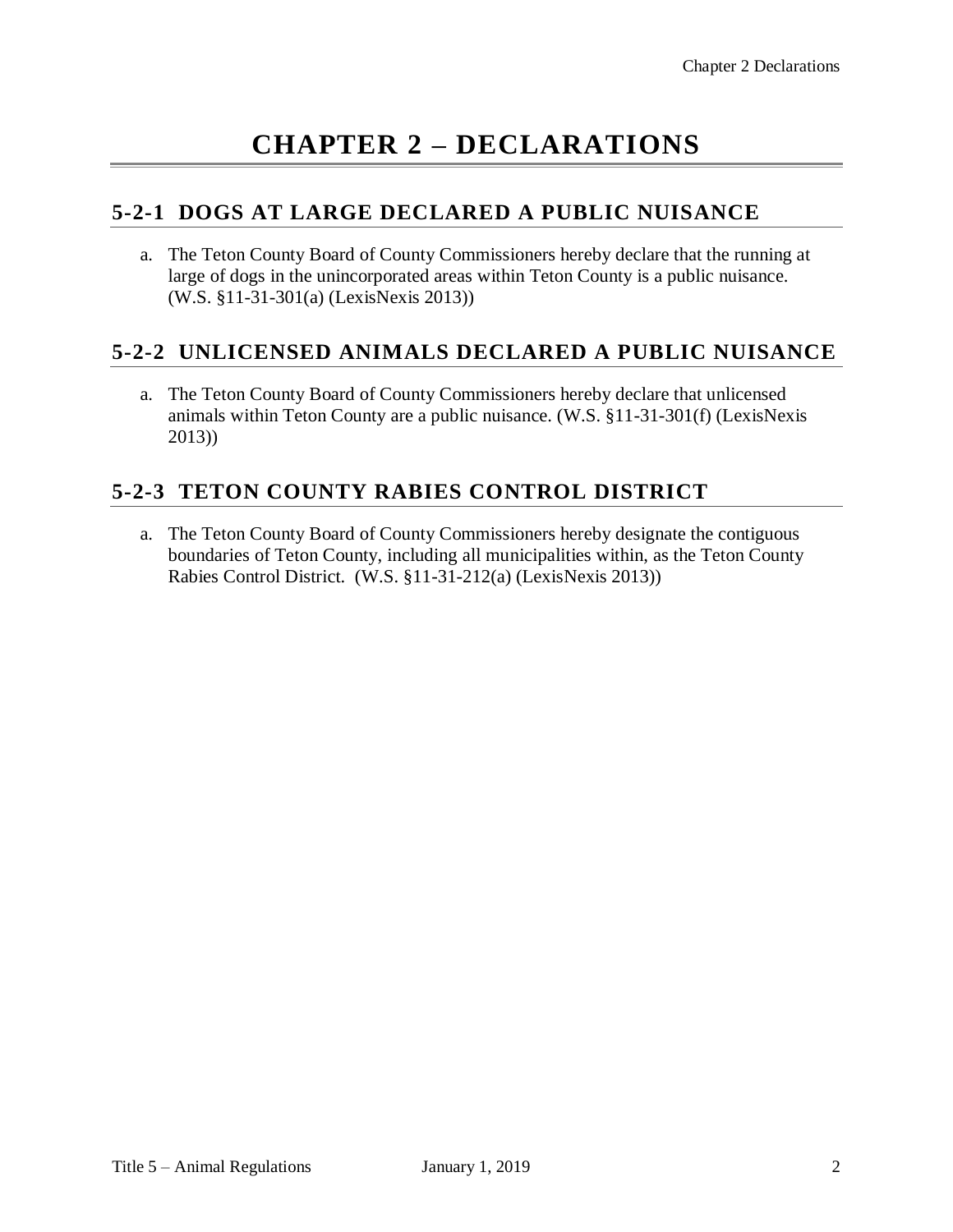### **CHAPTER 3 – DEFINITIONS**

- a. The following definitions shall apply to these regulations:
	- i. **Animal** means domestic dog or domestic cat
	- ii. **At Large** A domestic dog shall be considered at large when it is off the property of its owner and not controlled by a leash, rope, electronic collar, reins, or in the immediate company of a competent person and obedient to that person's command, or confined within a vehicle or other enclosure.
	- iii. **Own** and **Owner** shall apply to any person who shall own, keep, or harbor an animal, or who shall permit an animal to be fed or remain habitually in or about the premises under the control of the owner.
	- iv. **Vicious Dog** A dog shall be designated as a vicious dog by prima facie evidence that the dog has bitten any person at any place where a person is legally entitled to be; or attacked any person in a vicious manner at any place where a person is legally entitled to be.
	- v. **Wildlife** means "Big Game Animals" as defined by Wyoming Statute §23-1- 101(a)(i).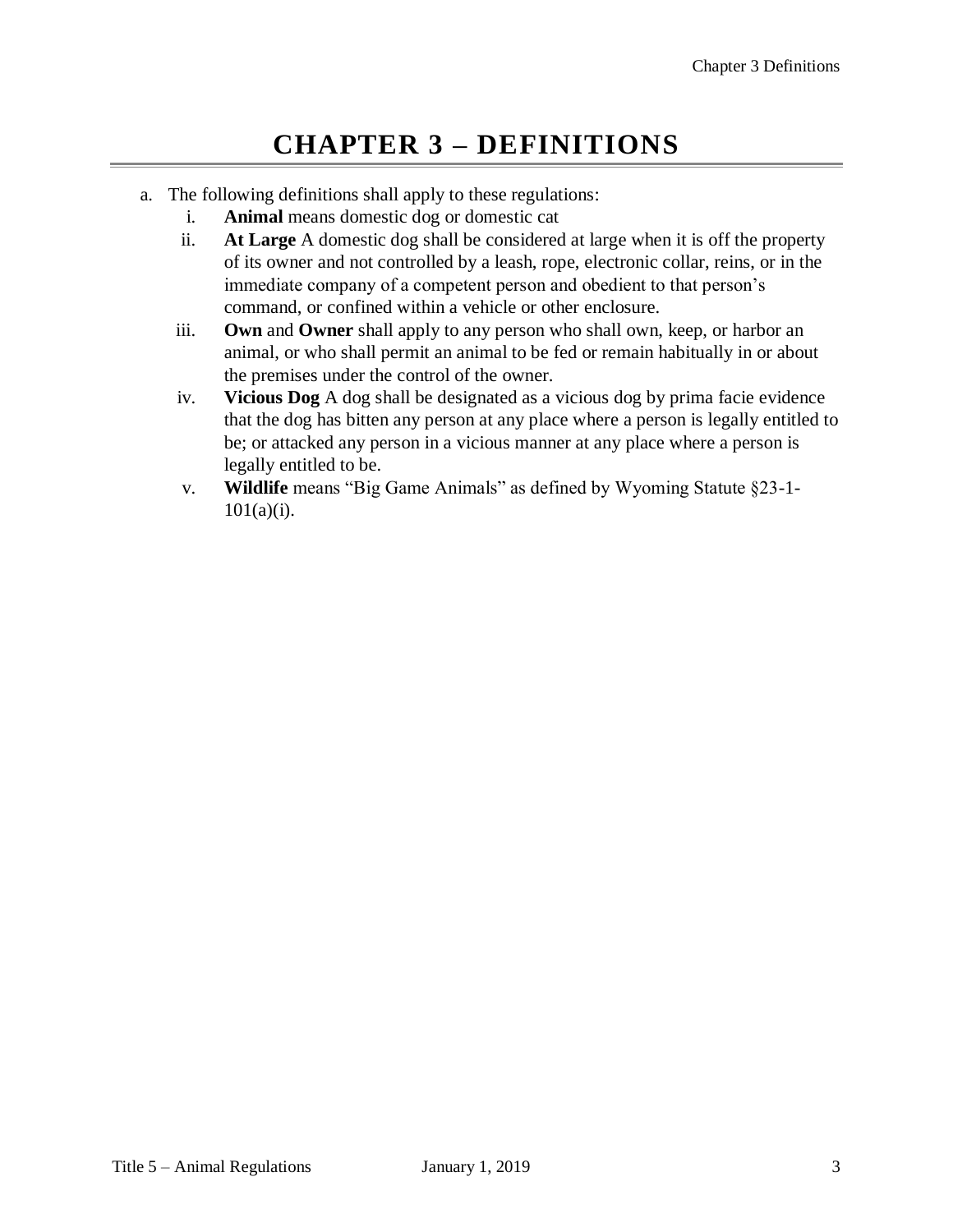# **CHAPTER 4 – ANIMAL LICENSING**

#### **5-4-1 ANIMAL LICENSE REQUIRED**

- a. No person shall own or keep an animal in Teton County without a license issued by the County. The fine for violation of this subsection shall be Twenty-Five Dollars (\$25.00).
- b. Animal Licenses shall be issued by the County Treasurer or the Treasurer's Designee which may include Veterinarians, Town of Jackson, Animal Control Officers, and the Animal Shelter, upon payment of \$10.00 and presentation of a current and valid certificate subscribed by a licensed veterinarian that the animal has been vaccinated against rabies, and that such vaccination shall remain effective through the term of the license (the vaccination may be for longer than a year, so long as the vaccination shall remain effective throughout the term of the license). The fee for animals is \$5.00 if the owner produces a bona fide certificate to show that the animal has been properly spayed or neutered. The vaccination certificate shall indicate the date of vaccination, the type of vaccination used and the period of immunization. Licenses shall be renewed on a yearly basis.
- c. Animals less than 4 months of age are exempted from having licenses.
- d. Lost or damaged licenses will be replaced for a fee of \$1.00.

#### **5-4-2 LICENSE TAG**

a. Each licensed dog shall wear a collar tagged with the license number issued to that dog, whenever the animal is off of the dog owner's property. The fine for violation of this section shall be \$25.00.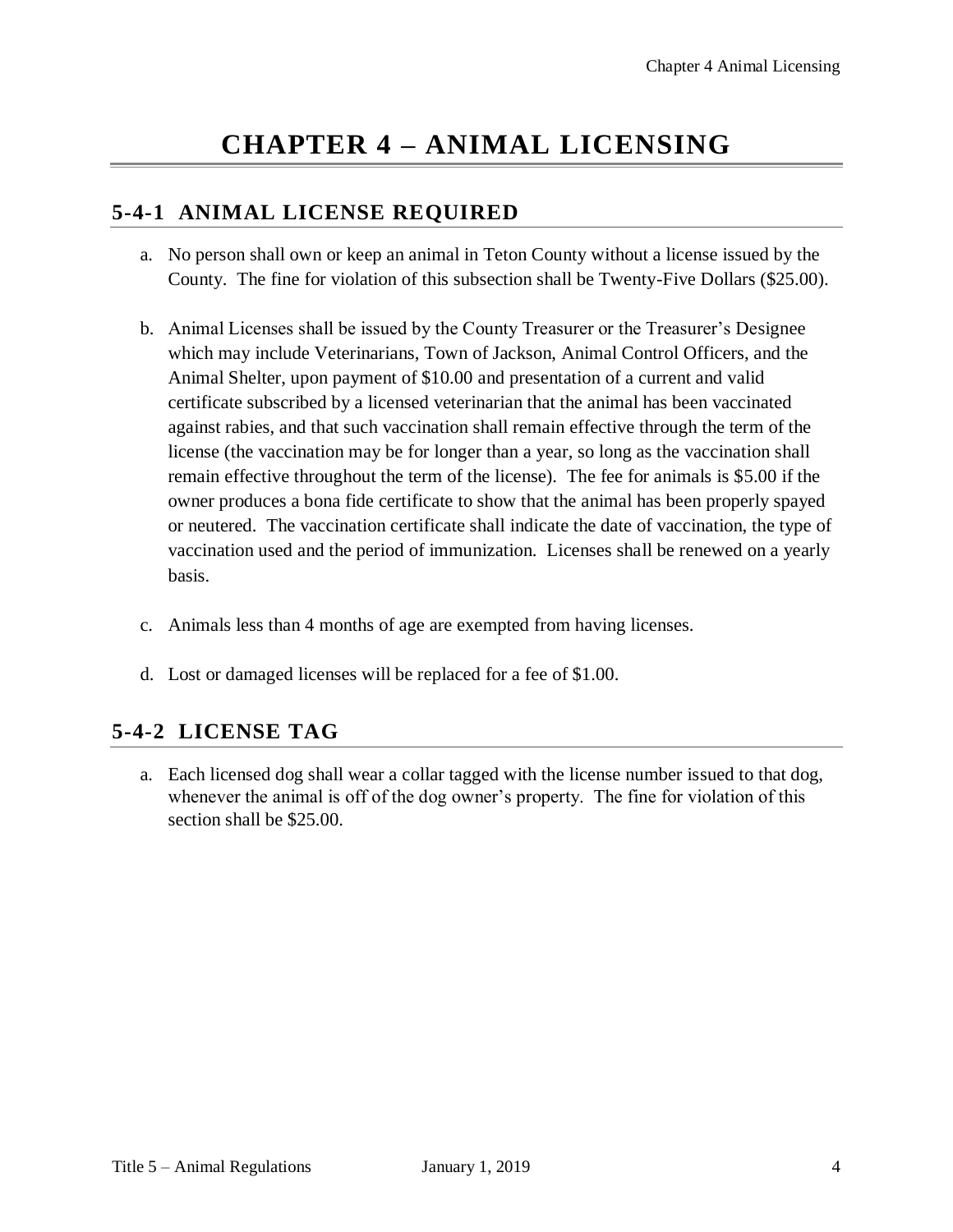# **CHAPTER 5 – IMPOUNDMENT**

#### **5-5-1 IMPOUNDMENT**

a. Any dog found running at large; or any unlicensed cat or dog; or any dog without a license tag off of the dog owner's property, may be apprehended and impounded by a peace officer or animal control officer, whereupon the peace officer or animal control officer shall exert reasonable efforts to ascertain and notify the owner of the animal.

#### **5-5-2 REDEMPTION – PAYMENT OF COSTS**

- a. The owner or agent of an owner of any animal impounded under these rules shall have the privilege of claiming such animal within seven (7) days after it is impounded, upon complying with the following requirements:
	- i. Show proof of licensure, and if no license, then obtain a license.
	- ii. Show proof of vaccination against rabies, and if none, then obtain the proper vaccination within fourteen (14) days.
	- iii. Pay the following fees to the Teton County/Jackson Animal Shelter:
		- 1. First Impoundment\$25.00
		- 2. If the same animal impounded for a second time \$35.00 within a one year period of time.
		- 3. If the same animal impounded for a third time \$50.00 within a one year period of time.
		- 4. If the same animal impounded for a fourth or subsequent time \$100.00 within a one year period of time.
	- iv. Pay the Teton County/Jackson Animal Shelter, for each twenty four hours or portion thereof the amount of \$15.00 per animal. The first 24 hours of impoundment is included in the Impoundment Fee delineated in 1-5-2(c).
	- v. This section does not apply to dogs that are impounded after biting or attacking a person. Redemption of dogs that have been impounded for biting or attacking a person shall be governed by Section 1-6-2.

### **5-5-3 DISPOSITION OF ANIMALS**

a. Any animal impounded under these regulations not claimed by the owner within seven days may be adopted to any person who will secure a license. A license is not required if the animal shall not be remaining in Teton County. Any animal not claimed within seven days or adopted as provided for herein, may be destroyed. Destruction of animals shall be in an humane manner. Any person who acquires an animal as a new owner after the seven-day waiting period, must have the animal spayed or neutered within 30 days. If the animal is under 6 months of age, then the new owner shall have the animal spayed or neutered within 30 days of the animal reaching the age of 6 months. In addition, a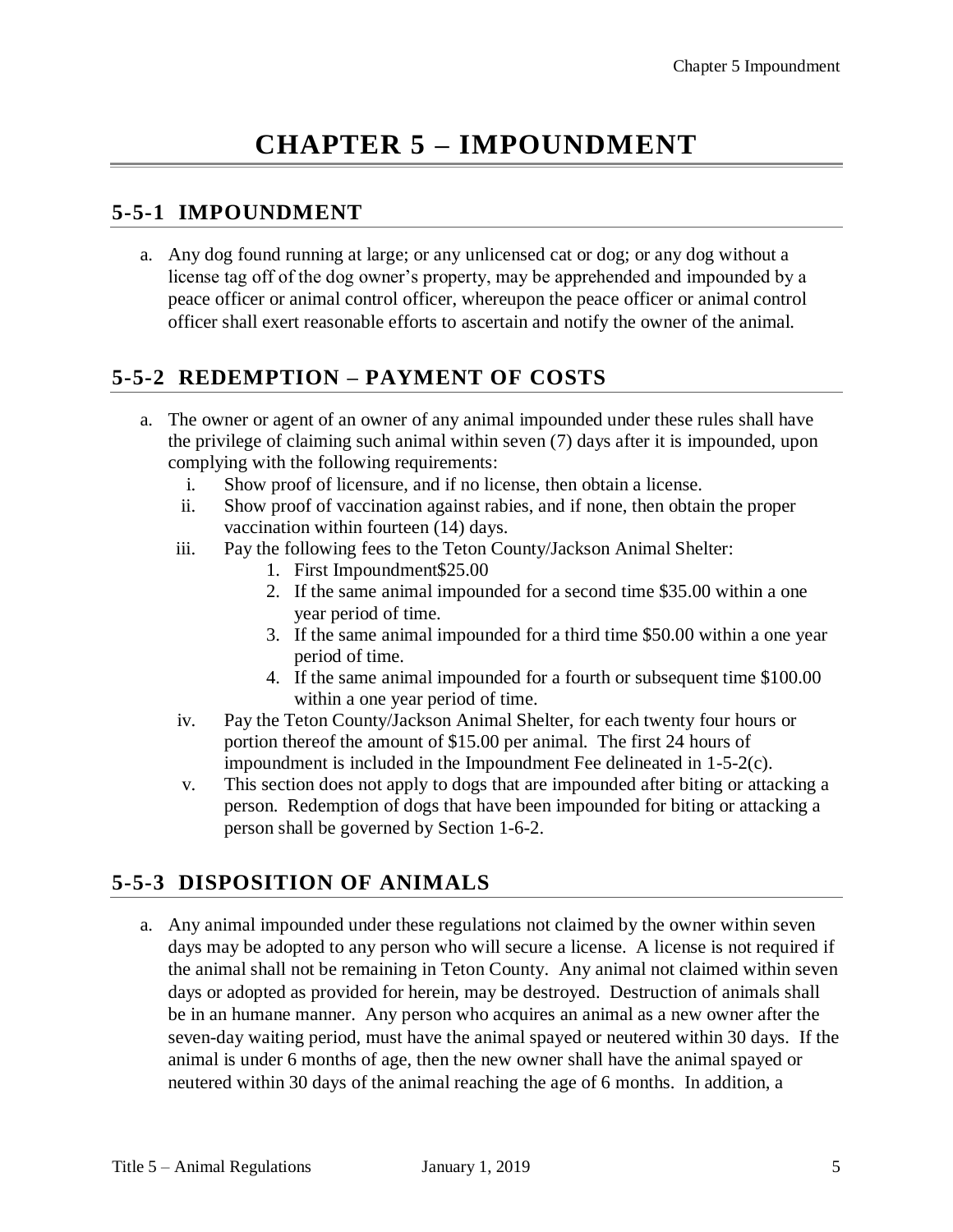licensed veterinarian shall vaccinate any animal for rabies within fourteen days of adoption if it is not verified to be current on said vaccination.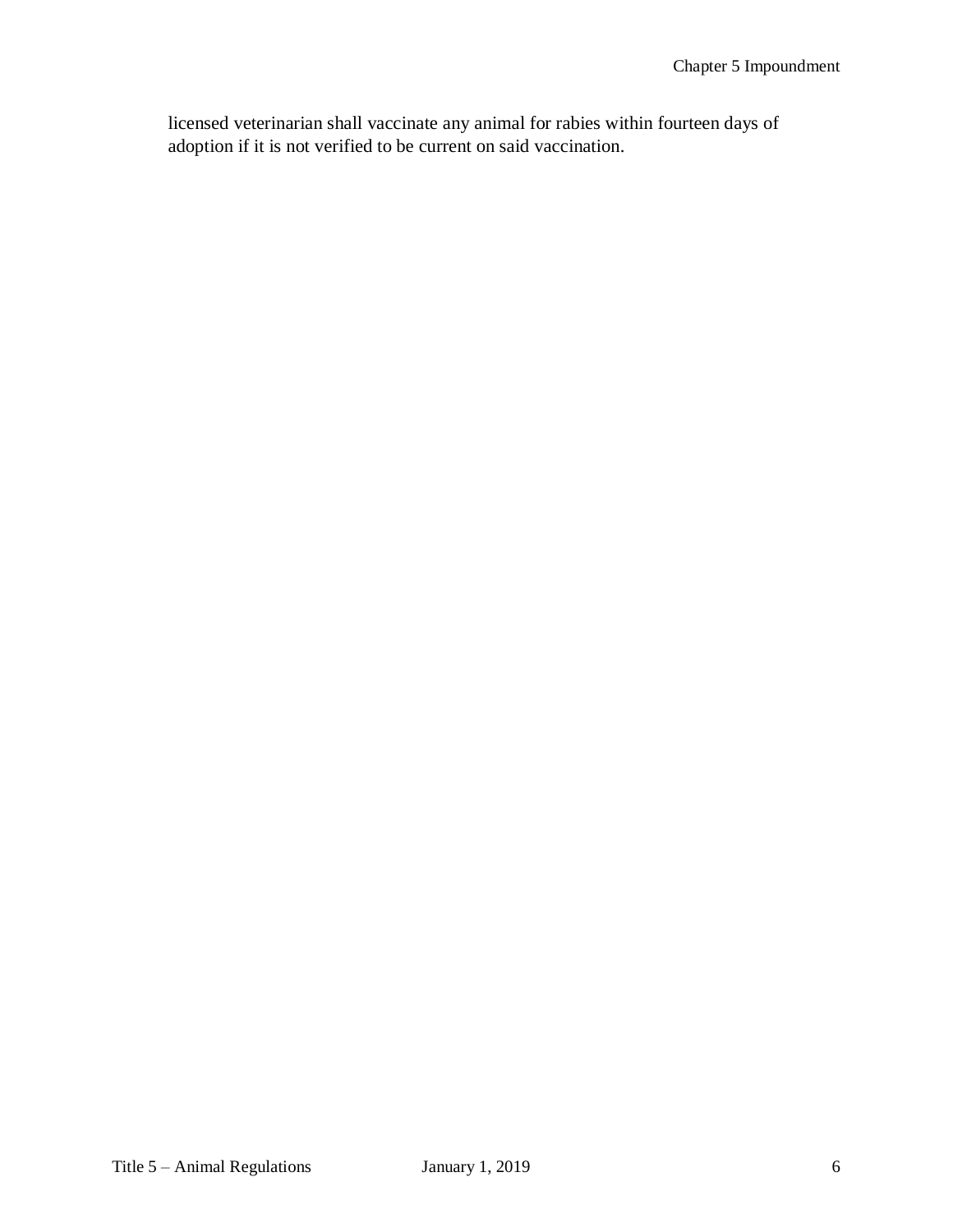## **CHAPTER 6 – CONTROL OF DOGS**

#### **5-6-1 DOGS AT LARGE**

a. Any person who owns any dog which is at large, within Teton County, is guilty of a misdemeanor. A first conviction is punishable by a fine of not more than fifty dollars (\$50.00), and each subsequent conviction is punishable by a fine of not more than one hundred dollars (\$100.00). Restitution, to be paid by the owner of the dog, may also be ordered for any damages to person or property caused by the dog.

#### **5-6-2 CONTROL OF BITING ANIMALS**

- a. The owner of any animal which bites any person; or attacks any person in a vicious manner is guilty of a misdemeanor. This subsection shall not apply if the animal is on the owner's premises and either the premises are clearly posted with warnings concerning the animal or the entry onto the premises was unlawful. The fine shall not be more than two hundred dollars (\$200.00). Restitution, to be paid by the owner of the animal, may also be ordered for any damages to any person caused by the animal.
- b. If the Ninth Judicial Circuit Court of Teton County further finds the animal to be vicious and has a propensity to bite any person or attack any person in a vicious manner again, the Court may order that the animal be disposed of in a humane manner in addition to the fine ordered pursuant to Section 1-6-2(a). If the animal is euthanized the Court may order that the remains be examined for the presence of any disease communicable to humans. All costs of destruction and analysis, expenses incurred by the victim, and impoundment fees as delineated in Section 1-5-2 shall be paid by the owner.
- c. Any animal which bites any person; or attacks any person in a vicious manner may be reported to a county animal officer or peace officer and then the animal shall be apprehended and impounded; and
	- i. If the owner or custodian of such animal can show evidence of a current valid rabies vaccination, the animal control officer or county sheriff may make the determination to allow for home quarantine if the animal control officer or county sheriff is confident that the animal shall remain quarantined in the home. Otherwise, the animal control officer or county sheriff may determine to proceed with impoundment of the animal at the animal shelter for at least 10 days or as long as the Wyoming State Health Officer determines. If impounded, the animal shall be returned to the owner or custodian at the end of the impoundment period, after payment of any expenses incurred by the victim and impoundment fees as delineated in Section 1-5-2;
	- ii. If the owner or custodian cannot produce evidence of a current and valid rabies vaccination, the animal shall be impounded and quarantined, at the expense of the owner or custodian, for a period of at least 10 days or as long as determined by the Wyoming State Health Officer after the attack to determine whether the